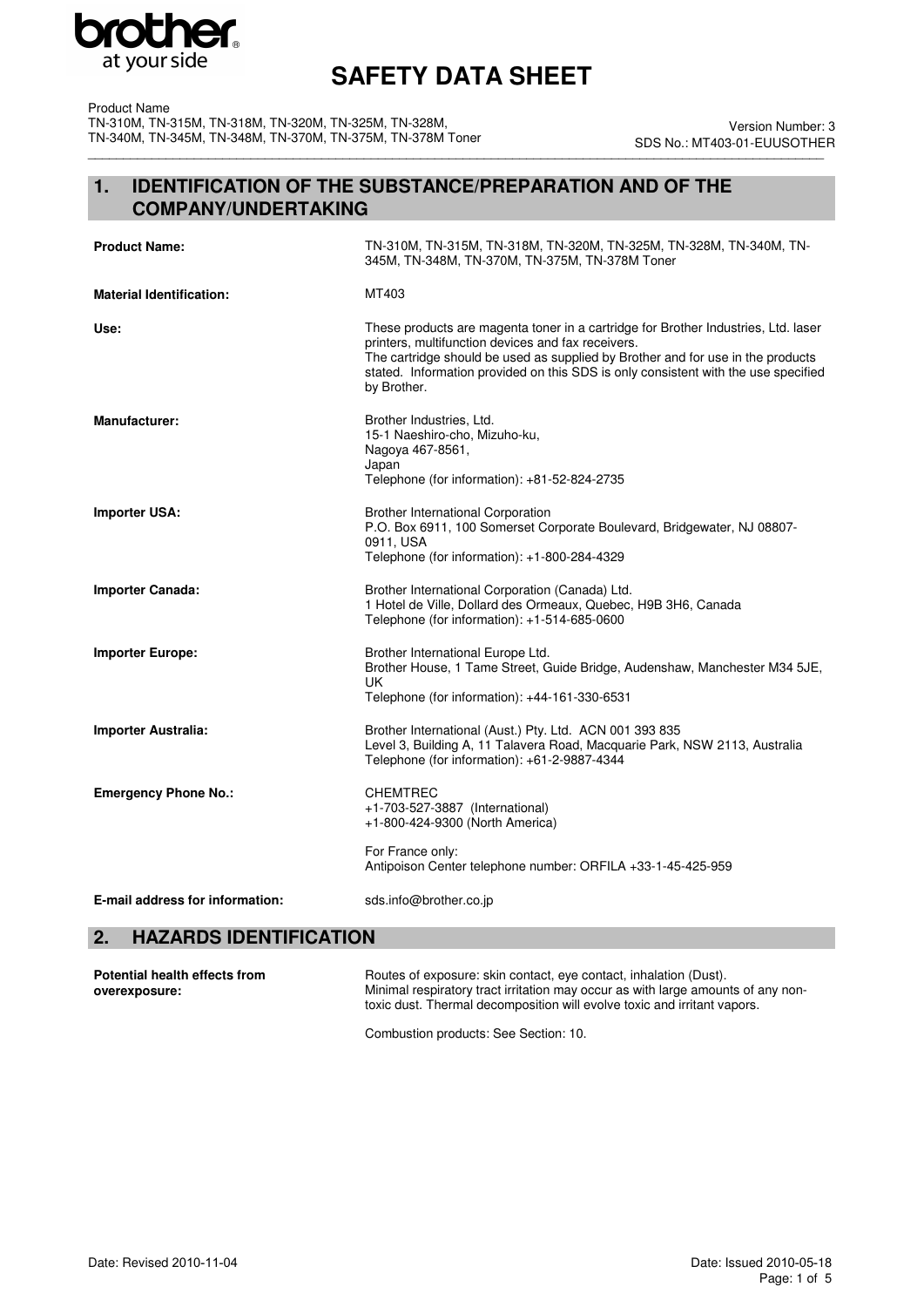

| <b>Product Name</b>                                        |  |
|------------------------------------------------------------|--|
| TN-310M. TN-315M. TN-318M. TN-320M. TN-325M. TN-328M.      |  |
| TN-340M. TN-345M. TN-348M. TN-370M. TN-375M. TN-378M Toner |  |

\_\_\_\_\_\_\_\_\_\_\_\_\_\_\_\_\_\_\_\_\_\_\_\_\_\_\_\_\_\_\_\_\_\_\_\_\_\_\_\_\_\_\_\_\_\_\_\_\_\_\_\_\_\_\_\_\_\_\_\_\_\_\_\_\_\_\_\_\_\_\_\_\_\_\_\_\_\_\_\_\_\_\_\_\_\_\_\_\_\_\_\_\_\_\_\_\_\_\_\_\_\_\_\_ Version Number: 3 SDS No.: MT403-01-EUUSOTHER

| <b>Potential Health Effects:</b> | Routes of exposure:<br>skin contact, eye contact, inhalation (Dust).                                                                                                                                                                                                         |
|----------------------------------|------------------------------------------------------------------------------------------------------------------------------------------------------------------------------------------------------------------------------------------------------------------------------|
|                                  | Inhalation (Dust). For large quantities:<br>May cause irritation to the respiratory system.<br>Effects and Symptoms - Increased difficulty in breathing. Sneezing. Coughing.<br>Use this product as intended in order to prevent the dust leakage that leads to<br>exposure. |
|                                  | Skin Contact:<br>No specific effects and/or symptoms have been reported or known.                                                                                                                                                                                            |
|                                  | Eye Contact:<br>May cause eye irritation. Use this product as intended in order to prevent the dust<br>leakage that leads to exposure.                                                                                                                                       |
|                                  | Ingestion:<br>May cause stomach ache. Unlikely route of exposure.                                                                                                                                                                                                            |
| <b>Special Hazards:</b>          | May form explosible dust clouds in air.                                                                                                                                                                                                                                      |
| <b>EU Classification:</b>        | Not classified as hazardous according to EU Directive 1999/45/EC.                                                                                                                                                                                                            |
| <b>Australia Classification:</b> | Not classified as hazardous according to the criteria of NOHSC.                                                                                                                                                                                                              |

### **3. COMPOSITION/INFORMATION ON INGREDIENTS**

Chemical Name: Styrene-acrylate Toner (Mixture).

| <b>Chemical Name</b>        | CAS No.      | EC No.          | % $W/W$     | <b>EU Hazard Symbols</b> | <b>EU Risk Phrases</b> |
|-----------------------------|--------------|-----------------|-------------|--------------------------|------------------------|
|                             |              |                 |             |                          |                        |
| Styrene-acrylate copolymer  | 25767-47-9   | Not applicable. | 84 - 86     | Not classified.          | Not classified.        |
| Paraffin wax                | 8002-74-2    | 232-315-6       | $4 - 5$     | Not classified.          | Not classified.        |
| Pigment                     | Confidential | Confidential    | $2 - 3$     | Not classified.          | Not classified.        |
| Pigment                     | Confidential | Confidential    | $1.5 - 2.5$ | Not classified.          | Not classified.        |
| <b>PMMA</b>                 | 9011-14-7    | Not applicable. | $1.5 - 2.5$ | Not classified.          | Not classified.        |
| Styrene-acrylic resin       | Confidential | Not applicable. | $1 - 2$     | Not classified.          | Not classified.        |
| Silicon Dioxide (amorphous) | 112945-52-5  | 231-545-4       | $1 - 2$     | Not classified.          | Not classified.        |
| Silicon Dioxide (amorphous) | 844491-94-7  | 430-570-1       | $0.5 - 1.5$ | Not classified.          | Not classified.        |
| <b>Fatty Acid Ester</b>     | Confidential | Not applicable. | $0.5 - 1.5$ | Not classified.          | Not classified.        |

### **4. FIRST AID MEASURES**

General: If symptoms persist, obtain medical attention.

| Inhalation:                         | Obtain immediate medical attention. In case of accident by inhalation remove<br>casualty to fresh air and keep at rest.             |
|-------------------------------------|-------------------------------------------------------------------------------------------------------------------------------------|
| <b>Skin Contact:</b>                | Remove contaminated clothing immediately and wash affected skin with plenty of<br>water or soap and water.                          |
| Eye Contact:                        | Obtain medical attention. If substance has got into the eyes, immediately wash<br>out with plenty of water for at least 15 minutes. |
| Ingestion:                          | Obtain immediate medical attention. Wash out mouth with water and give 200-<br>300 ml (half a pint) of water to drink.              |
| <b>FIRE-FIGHTING MEASURES</b><br>5. |                                                                                                                                     |

| <b>Extinguishing Media:</b>     | Extinguish preferably with dry chemical, Carbon dioxide, Water spray, Foam. |
|---------------------------------|-----------------------------------------------------------------------------|
| Unsuitable Extinguishing Media: | Do not use water jet.                                                       |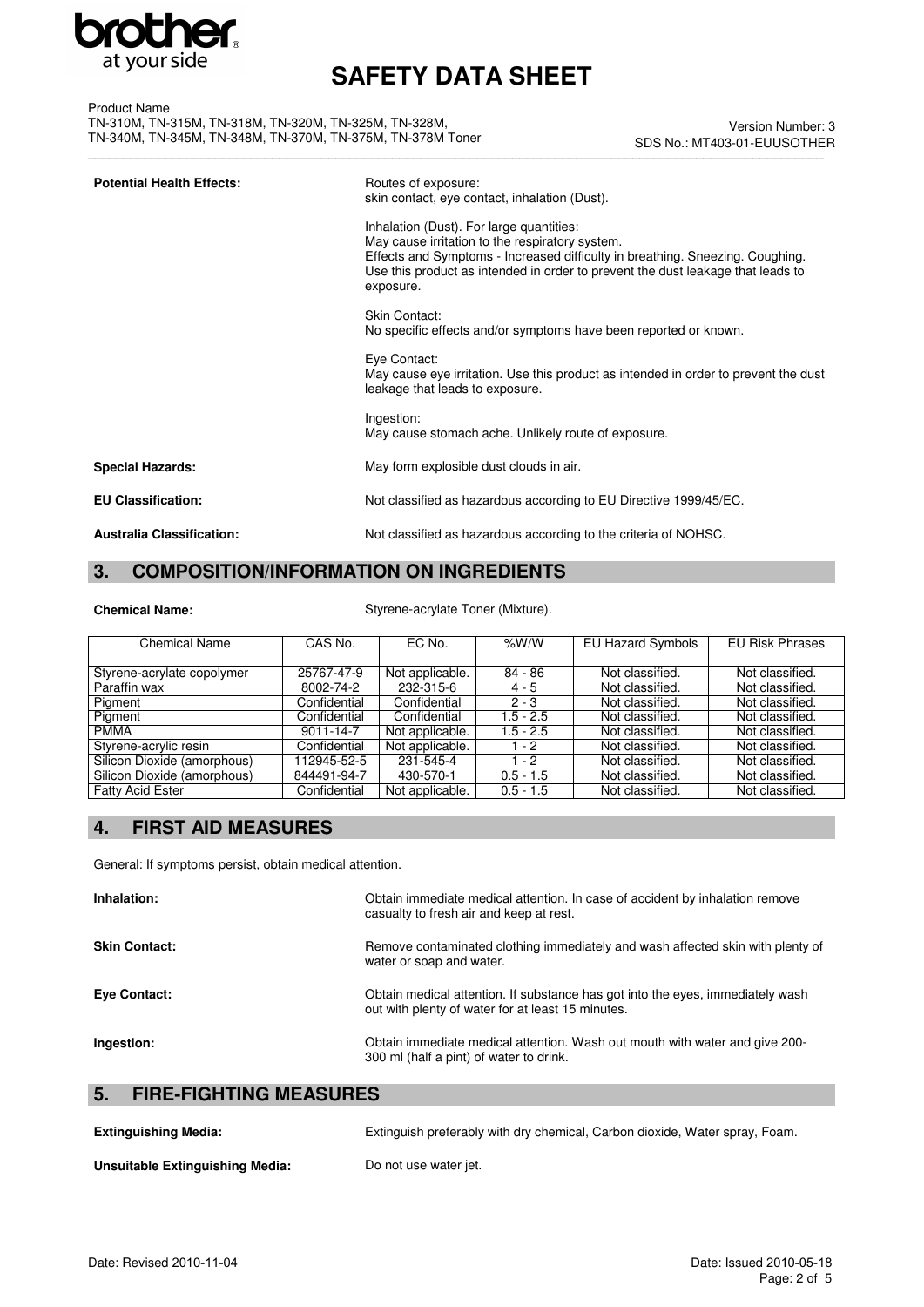

| Product Name                                               |  |
|------------------------------------------------------------|--|
| TN-310M. TN-315M. TN-318M. TN-320M. TN-325M. TN-328M.      |  |
| TN-340M. TN-345M. TN-348M. TN-370M. TN-375M. TN-378M Toner |  |

\_\_\_\_\_\_\_\_\_\_\_\_\_\_\_\_\_\_\_\_\_\_\_\_\_\_\_\_\_\_\_\_\_\_\_\_\_\_\_\_\_\_\_\_\_\_\_\_\_\_\_\_\_\_\_\_\_\_\_\_\_\_\_\_\_\_\_\_\_\_\_\_\_\_\_\_\_\_\_\_\_\_\_\_\_\_\_\_\_\_\_\_\_\_\_\_\_\_\_\_\_\_\_\_ Version Number: 3 SDS No.: MT403-01-EUUSOTHER

| Special firefighting procedures:    | Do not use high-pressure water in order to prevent creating a dust cloud and<br>spreading fire dust. Use appropriate respirator for carbon monoxide and carbon<br>dioxide. Wear positive pressure self-contained breathing apparatus (SCBA)<br>during the attack phase of firefighting operations and during cleanup in enclosed<br>or poorly ventilated areas immediately after a fire. Personnel not having suitable<br>respiratory protection must leave the area to prevent significant exposure to toxic<br>combustion gases from any source. |
|-------------------------------------|----------------------------------------------------------------------------------------------------------------------------------------------------------------------------------------------------------------------------------------------------------------------------------------------------------------------------------------------------------------------------------------------------------------------------------------------------------------------------------------------------------------------------------------------------|
| Unusual fire and explosion hazards: | May form explosible dust clouds in air. Combustion products: See Section: 10.                                                                                                                                                                                                                                                                                                                                                                                                                                                                      |
| <b>Explosion limits:</b>            | Lower = $80 - 85$ g/m <sup>3</sup><br>The data of a similar product is used.                                                                                                                                                                                                                                                                                                                                                                                                                                                                       |

### **6. ACCIDENTAL RELEASE MEASURES**

| <b>Personal Protection:</b>       | Avoid generation of dust. Do not breathe dust.<br>A suitable dust mask or dust respirator with filter type A/P may be appropriate.                                                                                                                            |
|-----------------------------------|---------------------------------------------------------------------------------------------------------------------------------------------------------------------------------------------------------------------------------------------------------------|
| <b>Environmental Precautions:</b> | Prevent substance entering sewers. Washings must be prevented from entering<br>surface water drains.                                                                                                                                                          |
| <b>Methods for Cleaning Up:</b>   | Sweep the spilt toner or remove it with a vacuum cleaner and transfer into a<br>sealed container carefully. Sweep slowly to minimize generation of dust during<br>clean-up. If a vacuum cleaner is used, the motor must be rated as dust explosion-<br>proof. |
|                                   | Potential for very fine particles to be taken into the vacuum only to be passed<br>back into the environment due to pore size in the bag or filter.                                                                                                           |

DISPOSAL CONSIDERATIONS - See Section: 13.

### **7. HANDLING AND STORAGE**

Handling: Keep out of the reach of children. Avoid dust generation. Avoid inhalation of high concentrations of dust. Avoid contact with eyes.

**Storage:** Storage: **Keep out of the reach of children. Keep away from oxidizing agents.** 

### **8. EXPOSURE CONTROLS/PERSONAL PROTECTION**

| <b>Occupational Exposure Limits:</b>                                                                                                                                                                                                         |             |                                                                   |                  |                                                                                |  |
|----------------------------------------------------------------------------------------------------------------------------------------------------------------------------------------------------------------------------------------------|-------------|-------------------------------------------------------------------|------------------|--------------------------------------------------------------------------------|--|
| <b>SUBSTANCE</b>                                                                                                                                                                                                                             | CAS No.     | <b>OSHA PEL</b>                                                   | <b>ACGIH TLV</b> | EU IOELV                                                                       |  |
| Silicon Dioxide (amorphous)                                                                                                                                                                                                                  | 112945-52-5 | 20mppcf<br>$80$ (mg/m <sup>3</sup> )/%SiO <sub>2</sub>            | None.            | None.                                                                          |  |
| Silicon Dioxide (amorphous)                                                                                                                                                                                                                  | 844491-94-7 | 20mppcf<br>$80$ (mg/m <sup>3</sup> )/%SiO <sub>2</sub>            | None.            | None.                                                                          |  |
| Paraffin wax (fume)                                                                                                                                                                                                                          | 8002-74-2   | None.                                                             | 2 mg/m $3$ TWA   | None.                                                                          |  |
| USA OSHA PEL (TWA): 15 mg/m <sup>3</sup> (Total Dust) 5mg/m <sup>3</sup> (Respirable Fraction).<br><b>Additional Information:</b><br>ACGIH TLV (TWA): 10 mg/m <sup>3</sup> (Inhalable particles) 3 mg/m <sup>3</sup> (Respirable particles). |             |                                                                   |                  |                                                                                |  |
| Not normally required.<br><b>Environmental Exposure Controls:</b>                                                                                                                                                                            |             |                                                                   |                  |                                                                                |  |
| <b>Ventilation:</b>                                                                                                                                                                                                                          |             | Good general ventilation should be sufficient under normal use.   |                  |                                                                                |  |
| <b>Personal Protection:</b>                                                                                                                                                                                                                  |             | as in the event of large spill), the following should be applied: |                  | Not normally required. For use other than in normal operating procedures (such |  |

Eye/face: Goggles. Skin: Protective gloves. Respirators: Dust mask. ( Large spillages: Respirator ).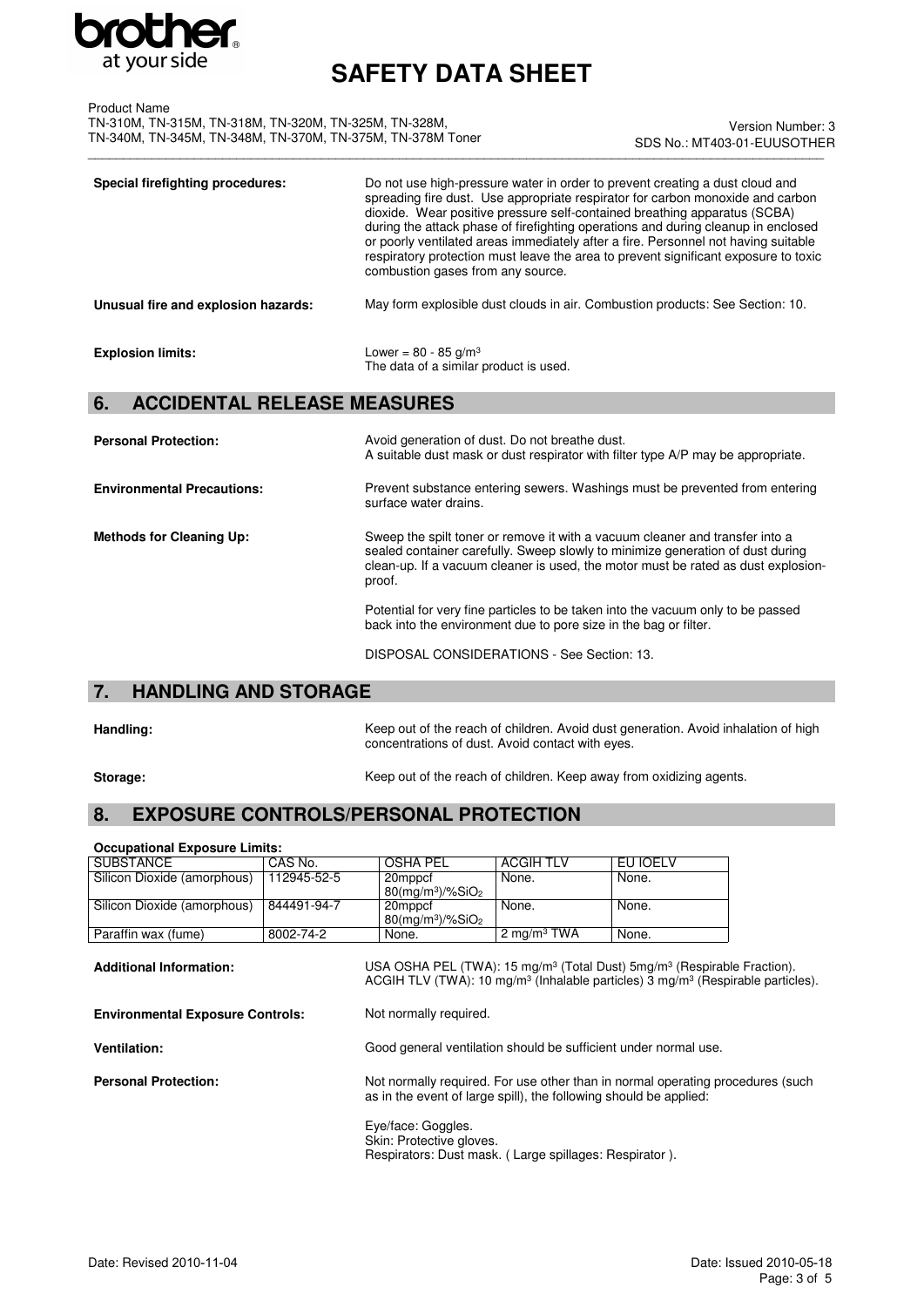

Product Name TN-310M, TN-315M, TN-318M, TN-320M, TN-325M, TN-328M, TN-340M, TN-345M, TN-348M, TN-370M, TN-375M, TN-378M Toner

\_\_\_\_\_\_\_\_\_\_\_\_\_\_\_\_\_\_\_\_\_\_\_\_\_\_\_\_\_\_\_\_\_\_\_\_\_\_\_\_\_\_\_\_\_\_\_\_\_\_\_\_\_\_\_\_\_\_\_\_\_\_\_\_\_\_\_\_\_\_\_\_\_\_\_\_\_\_\_\_\_\_\_\_\_\_\_\_\_\_\_\_\_\_\_\_\_\_\_\_\_\_\_\_ Version Number: 3 SDS No.: MT403-01-EUUSOTHER

### **9. PHYSICAL AND CHEMICAL PROPERTIES**

**pH (Value):** Not applicable.<br> **Form:** Powder. **Color:** Magenta. **Color:** Magenta. **Color:** Magenta. **Color:** Magenta. **Color:** Color: Color: Color: Color: Color: Color: Color: Color: Color: Color: Color: Color: Color: Color: Color: Color: Color: Color: Color: Color: C **Boiling Point (°C):**<br>Melting Point (°C): **Vapor Pressure (Pascal):** Not applicable.<br> **Specific Gravity:** 1.15 (H<sub>2</sub>O=1). **Specific Gravity:**  $1.15 \text{ (H}_2\text{O}=1).$ <br> **Viscosity (mPa.s):** Not applicable. **Viscosity (mPa.s): Flash Point (°C):** Not applicable. **Flammable Powder Class: Vapor Density (Air=1):** Not applicable.<br> **Partition Coefficient (n-Octanol/water):** No data. **Partition Coefficient (n-Octanol/water): Relative Evaporation Rate (Ether=1):** Not applicable.<br> **Oxidizing Properties:** No data. **Oxidizing Properties: Solubility (Water):** Negligible.<br> **Solubility (Other):** No data. **Solubility (Other):** 

Powder. Odorless.<br>Not applicable. 110 (Softening Point (°C) ). **Explosive Properties:** Explosion limits lower = 80 - 85 g/m<sup>3</sup> (The data of a similar product is used. )<br>**Flammable Powder Class:** No data.

### **10. STABILITY AND REACTIVITY**

| <b>Chemical Stability:</b>          | Stable.                                                                                           |
|-------------------------------------|---------------------------------------------------------------------------------------------------|
| <b>Conditions to avoid:</b>         | Keep at temperature not exceeding: 200 °C. Avoid friction, sparks, or other means<br>of ignition. |
| Materials to avoid:                 | Strong oxidizing agents.                                                                          |
| Hazardous Decomposition Product(s): | Contains: Carbon monoxide, Carbon dioxide and Nitrogen oxides.                                    |
| Hazardous polymerization:           | Will not occur.                                                                                   |

### **11. TOXICOLOGICAL INFORMATION**

| Ingestion:           | Acute - No data.      |
|----------------------|-----------------------|
| Inhalation:          | Acute - No data.      |
| <b>Skin Contact:</b> | No data.              |
| <b>Eve Contact:</b>  | No data.              |
| Mutagenicity:        | Negative. (Ames test) |
| Skin sensitization:  | No data.              |

**Ingredients of this product have not been classified as carcinogens according to IARC monographs, NTP and OSHA.**

### **12. ECOLOGICAL INFORMATION**

No data available on the adverse effects of this product on the environment.

**Toxicity:** No data. **Environmental Fate and Distribution:** No data.

Persistence and Degradation: No data.